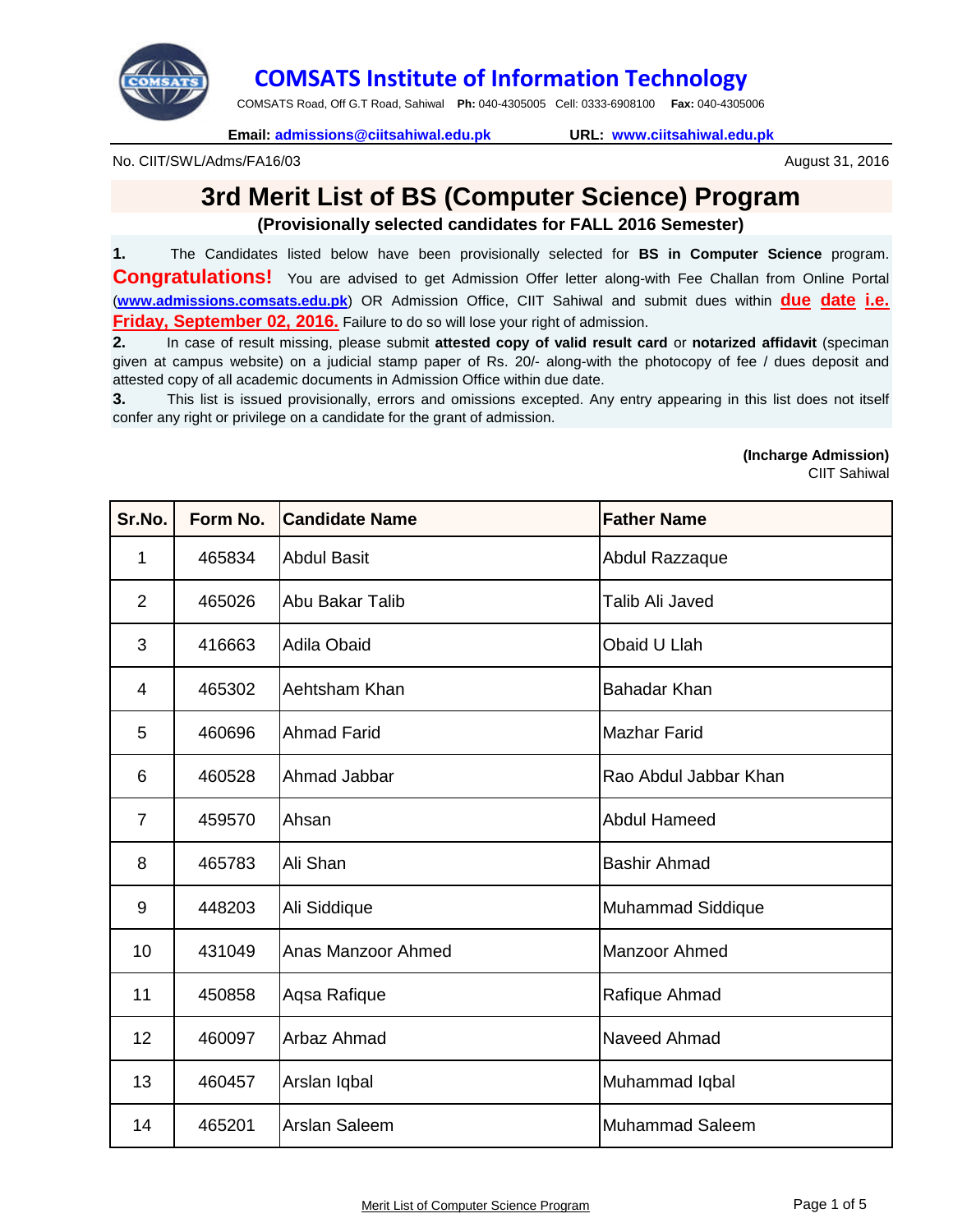| Sr.No. | Form No. | <b>Candidate Name</b>      | <b>Father Name</b>            |
|--------|----------|----------------------------|-------------------------------|
| 15     | 430677   | <b>Asif Aleem Tahir</b>    | Aleem Tahir                   |
| 16     | 437428   | <b>Ehtisham Sarwar</b>     | Rao Muhammad Sarwar           |
| 17     | 465304   | <b>Faheem Tariq</b>        | <b>Muhammad Tariq</b>         |
| 18     | 462969   | <b>Faisal Ali</b>          | Atlas Mehmood                 |
| 19     | 433469   | <b>Faizan Shafique</b>     | Muhammad Shafique             |
| 20     | 442131   | Farwa Aamir                | Ch Aamir Khursheed            |
| 21     | 460362   | Ghazal Ishaq               | Muhammad Ishaq                |
| 22     | 465787   | Hadia Tabassum             | Nazir Ahmad                   |
| 23     | 464021   | Hafiz Muhammad Haris       | Zulqarnain                    |
| 24     | 429576   | Hamza Karim                | Ch Abdul Karim Shakir         |
| 25     | 461428   | <b>Hanbal Saeed</b>        | Zafar Saeed                   |
| 26     | 434139   | Hassaan                    | <b>Muhammad Yousaf Malik</b>  |
| 27     | 464338   | Hassaan Saleem             | <b>Muhammad Saleem</b>        |
| 28     | 463218   | Hassan Iqbal               | Muhammad Shamim Iqbal         |
| 29     | 460810   | Hassan Raza                | Rana Liaquat Ali              |
| 30     | 458630   | Hoor Parvez Khan           | <b>Ghulam Muhammad Parvez</b> |
| 31     | 463269   | <b>Ibrar Azhar</b>         | Ch. Azhar Yaqoob              |
| 32     | 417816   | Irfan Maqsood              | Maqsood Ali                   |
| 33     | 439133   | Kiran Shahzadi             | Muhammad Ashfaaq              |
| 34     | 442506   | Maryam Zia                 | Zia Ahmad                     |
| 35     | 462687   | Memoona Aftab              | <b>Aftab Ahmed</b>            |
| 36     | 465840   | Mian Nabeel Afzal          | Mian Muhammad Afzal           |
| 37     | 426765   | <b>Misal Zahid</b>         | <b>Zahid Masih</b>            |
| 38     | 458144   | <b>Mohammad Asad Aizaz</b> | <b>Mohammad Aizaz Qasim</b>   |
| 39     | 417196   | <b>Mohsin Raza</b>         | Ghulam Abbas                  |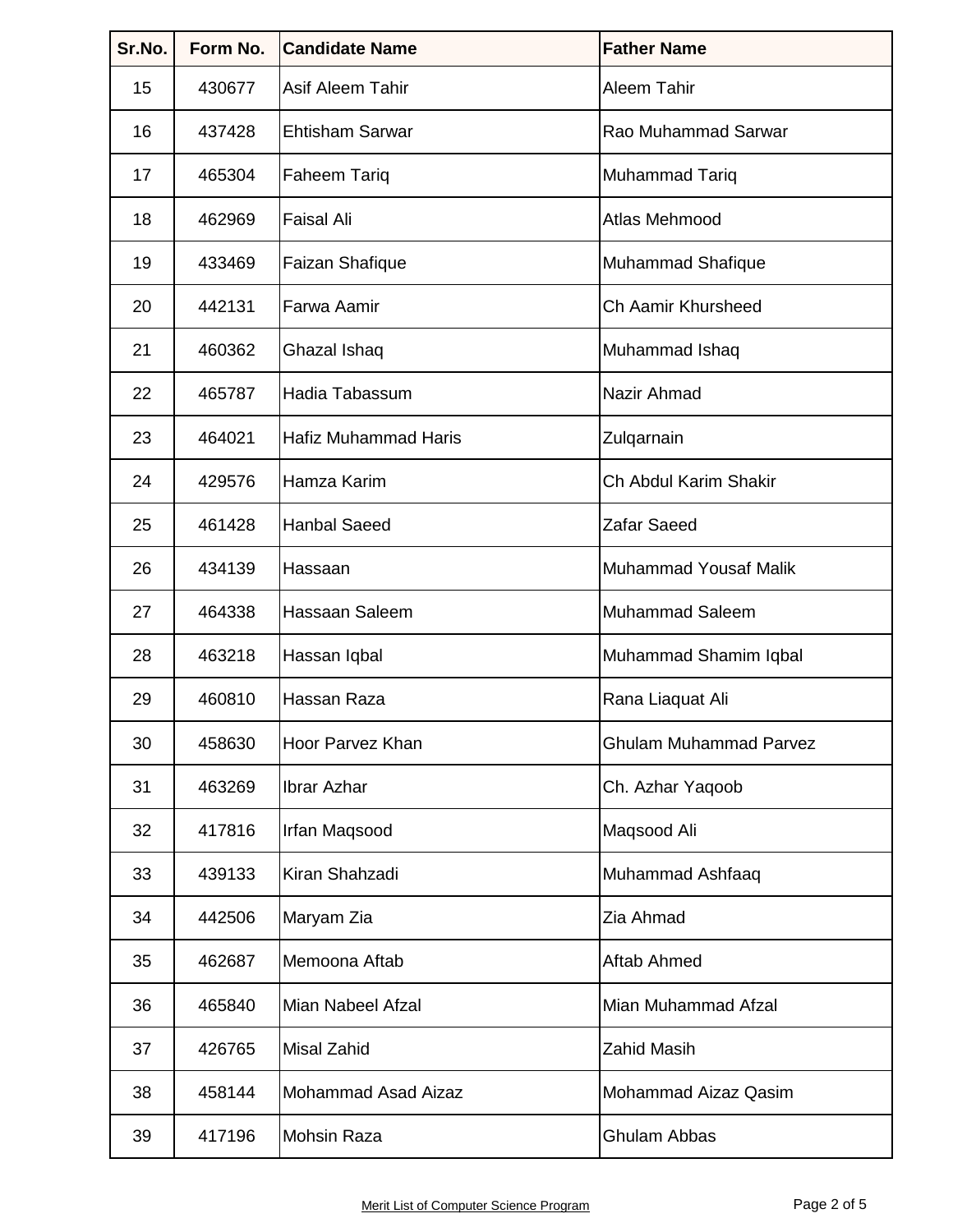| Sr.No. | Form No. | <b>Candidate Name</b>        | <b>Father Name</b>           |
|--------|----------|------------------------------|------------------------------|
| 40     | 465778   | Muahmmad Isamaeel Haider     | Mujahid Hussain              |
| 41     | 439855   | <b>Mubsher Younas</b>        | <b>Muhammad Younas</b>       |
| 42     | 465259   | Mudassar Mukhtar             | Mukhtar Ahmad                |
| 43     | 458293   | Muhammad Adeel Shah          | Muhammad Rafiq Shah          |
| 44     | 440898   | Muhammad Ahmad               | Mehmood Sultan               |
| 45     | 463619   | Muhammad Ahmad Bajwa         | Zahid Zubair Bajwa           |
| 46     | 465320   | Muhammad Ahmed Shaheen       | <b>Sher Muhammad Shaheen</b> |
| 47     | 465860   | Muhammad Amir                | Abday Amir                   |
| 48     | 456460   | <b>Muhammad Anns</b>         | Muhammad Jamil Ur Rehman     |
| 49     | 463537   | Muhammad Ateeq               | Mehar Muhammad Riaz          |
| 50     | 439783   | <b>Muhammad Awais</b>        | <b>Ghulam Qadir</b>          |
| 51     | 464719   | <b>Muhammad Bilal</b>        | Jabbar Ahmad                 |
| 52     | 441376   | <b>Muhammad Bilal</b>        | <b>Abdul Ghafoor</b>         |
| 53     | 465343   | <b>Muhammad Bilawal</b>      | Ali Muhammad                 |
| 54     | 464364   | Muhammad Faisal Munir        | Muhammad Munir               |
| 55     | 436513   | Muhammad Hamza Saleem        | <b>Muhammad Saleem</b>       |
| 56     | 463724   | Muhammad Ihtasham Arif       | Arif Ejaz                    |
| 57     | 440371   | Muhammad Iqbal               | Muhammad Afzal               |
| 58     | 458223   | Muhammad Moazam Iqbal Hashmi | Muzaffar Iqbal Hashmi        |
| 59     | 461911   | Muhammad Nabeel Raza         | Sardar Ali Raza              |
| 60     | 465815   | Muhammad Saim Moazzam        | Muhammad Moazzam             |
| 61     | 419895   | Muhammad Sami Ullah          | <b>Muhammad Aslam</b>        |
| 62     | 462768   | Muhammad Talha Bin Asif      | Asif Munir                   |
| 63     | 431620   | Muhammad Toseef Ahmad        | Rafique Hussain              |
| 64     | 453049   | <b>Muhammad Tugeer</b>       | <b>Abdul Munir</b>           |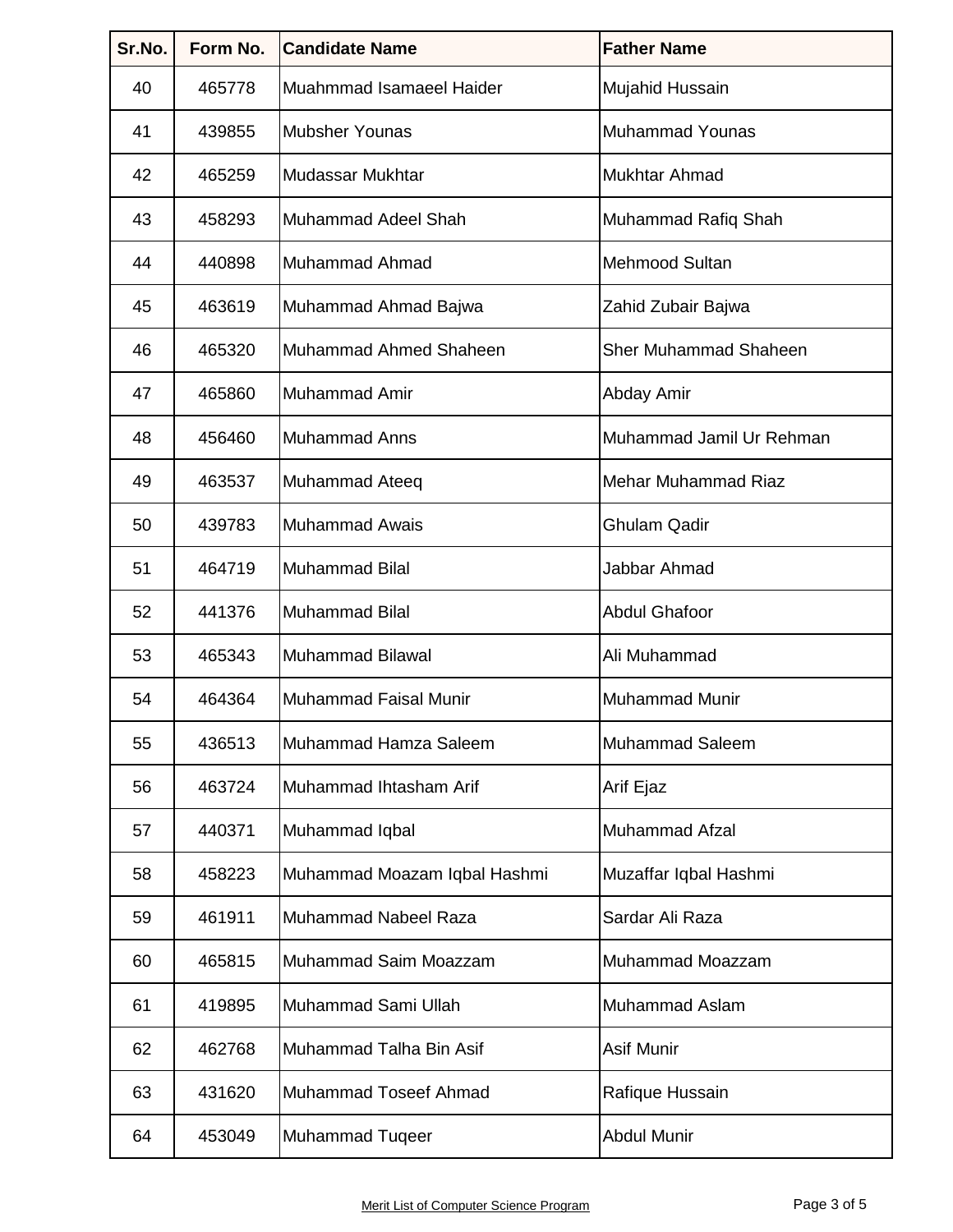| Sr.No. | Form No. | <b>Candidate Name</b>       | <b>Father Name</b>          |
|--------|----------|-----------------------------|-----------------------------|
| 65     | 464413   | Muhammad Umar Ijaz          | Muhammad Ijaz Aslam         |
| 66     | 461443   | Muhammad Usama              | Liaqat Ali                  |
| 67     | 458405   | Muhammad Usama Rafiq        | Rafiq Ahmed Chaudhary       |
| 68     | 461401   | Muhammad Usman Khan         | Muhammad Iqbal Khan         |
| 69     | 463730   | Muhammad Zain Zaeem         | Zaeem Arshad                |
| 70     | 464120   | Mujeeb Ur Rehman            | Khursheed Iqbal             |
| 71     | 427132   | <b>Mukarram Faraz</b>       | <b>Abdul Samad</b>          |
| 72     | 460391   | Nabiha Riaz                 | Riaz Ul Haq                 |
| 73     | 464630   | Rana Ahmad Nabeel           | Nabeel Hussain              |
| 74     | 429068   | Rana Ali Gohar              | Rana Aleem Hassan           |
| 75     | 443890   | Saba Mubashir               | Mubashar Ahmad              |
| 76     | 465274   | Saif-Rehman-Saeed           | Saeed Ahmad                 |
| 77     | 451287   | Saira                       | <b>Hafiz Muhammad Anwar</b> |
| 78     | 447953   | Shahrukh Aftab              | Aftab Ahmad                 |
| 79     | 419155   | Shahzaib Zubair             | Zubair Aziz                 |
| 80     | 465793   | Shanza Amir                 | Rana Amir Arshad            |
| 81     | 437997   | Sheharyar Zulfiqar          | <b>Zulfiqar Ahmed</b>       |
| 82     | 442107   | Sohail Akbar                | Muhammad Akbar              |
| 83     | 456145   | Sufyan Younis               | <b>Muhammad Younis</b>      |
| 84     | 452423   | Syed Aurengzeb Bokhari      | Syed Mazhar Ul Haq Bokhari  |
| 85     | 427126   | Syed Muhammad Zwaar Hussain | <b>Syed Mohsin Mureed</b>   |
| 86     | 463306   | Syed Rizwan Abbas Shah      | Syed Wallay Shah            |
| 87     | 465178   | Tajassam Ali                | <b>Muhammad Sarwar</b>      |
| 88     | 465796   | Talha Alam                  | Alam Hussain                |
| 89     | 443655   | Talha Bin Tariq             | Muhammad Tariq Saeed        |